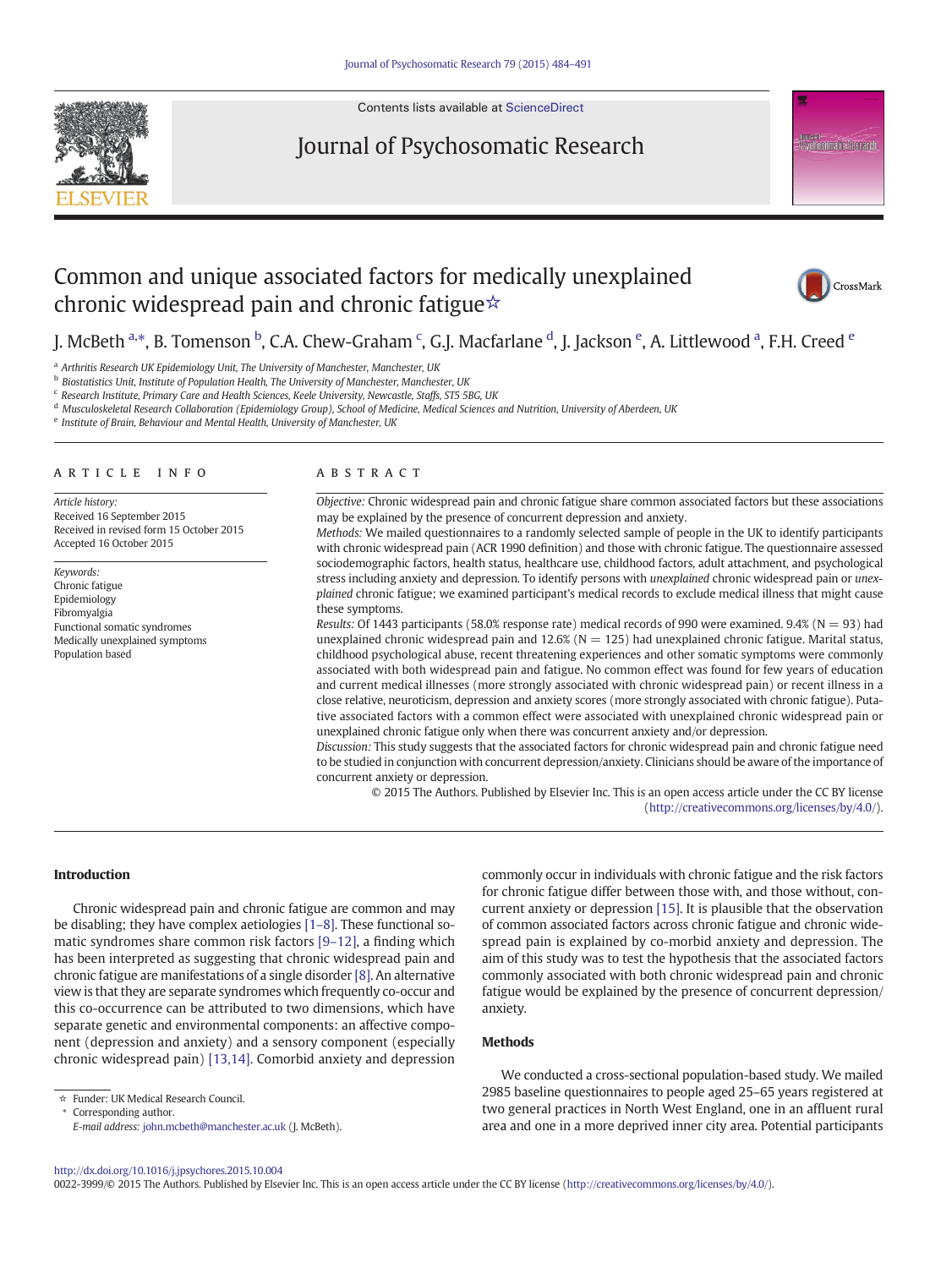<span id="page-1-0"></span>were selected from complete population lists (i.e. GP registers) using simple random sampling assuming that the sampled sub-group was representative of the population from which they were drawn (Fig. 1). Of those 2490 were eligible to participate and were sent a questionnaire that assessed the presence of chronic widespread pain, chronic fatigue and a number of potential associated factors (see below for details).

Written informed consent was sought to examine participant's medical records. The aim of the medical record review was to identify recorded general medical illness that could explain the presence of pain or fatigue and to count the number of consultations over the year prior to questionnaire completion. Non-responders were sent a reminder postcard after two weeks and, if necessary, a further questionnaire after two further weeks.

# Definition of symptom groups

Since our study did not include a medical examination which would enable us to make a specific diagnosis, we refer to the relevant symptoms of pain and fatigue as "symptom groups".

# Chronic widespread pain

Participants were asked to report the presence of any musculoskeletal pain they had experienced in the past month, whether their pain had persisted for three months or more, and to shade on a four-view blank body manikin the location(s) of their pain. Using these data participants satisfying the criteria for chronic widespread pain included in the American College of Rheumatology 1990 criteria for fibromyalgia (pain above and below the waist, in the right and left hand sides of the body and in the axial skeleton, present for at least three months) [\[16\]](#page-7-0) were identified.

# Chronic fatigue

The fatigue scale contains 11 items that inquire about symptoms of physical and mental fatigue. Individual items are scored 0 or 1, with a total score ranging from 0 to 11. Participants with fatigue scores of 4 or more on the Fatigue Scale [\[17\]](#page-7-0) and who had reported symptoms for six months or more were classified as having chronic fatigue.



Fig. 1. Flow of study participants.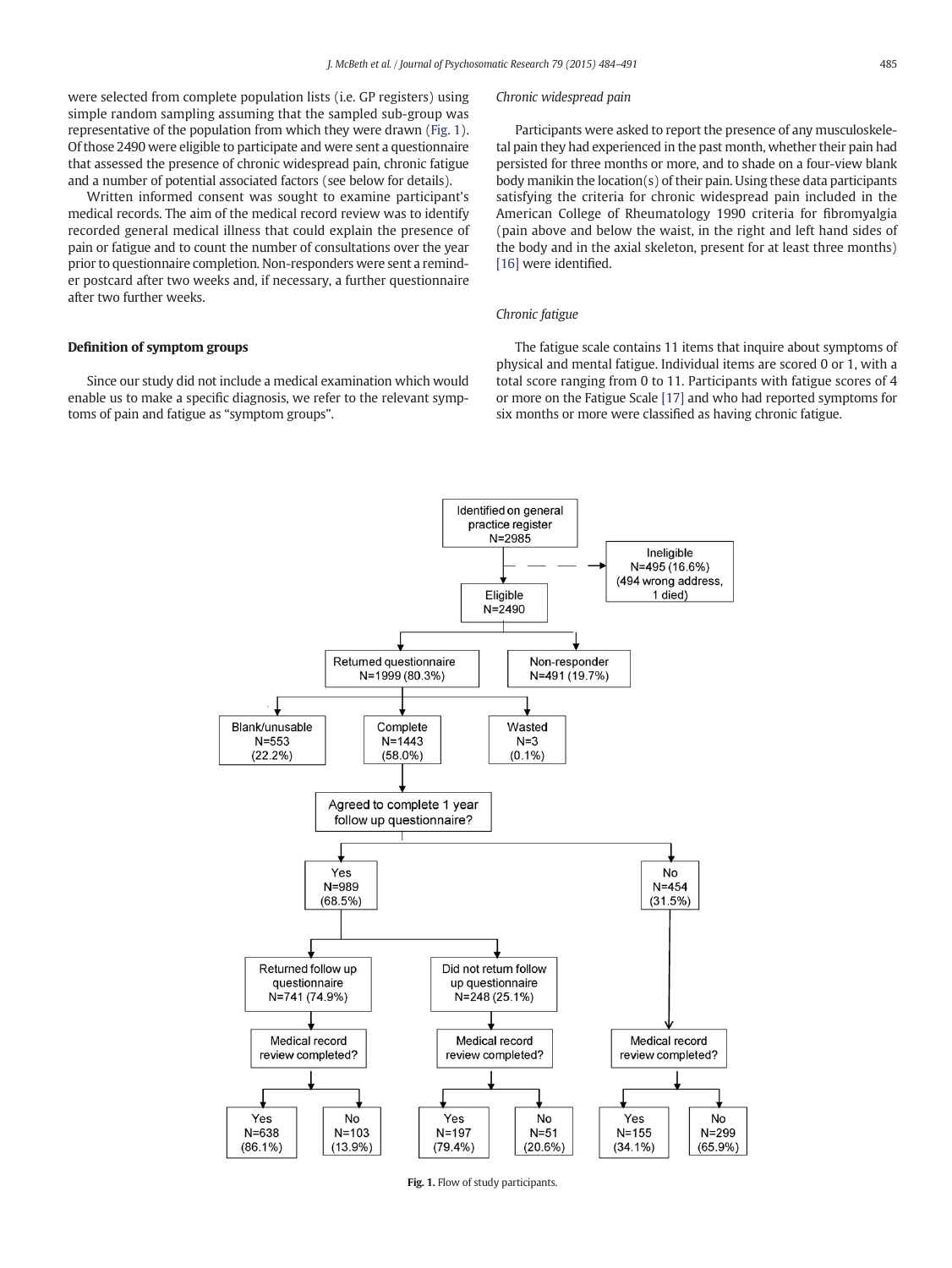# Medical record review

For participants who had agreed, medical records were reviewed for 12 months before and after the date of baseline questionnaire by two raters (FC and CCG) to see if there was evidence of a recognised medical condition that could explain chronic fatigue or chronic widespread pain. A conservative approach was used; any medical illness that could cause fatigue or widespread pain led to exclusion from the symptom groups of unexplained fatigue or widespread pain so only those participants without such a condition were classified as having chronic fatigue or chronic widespread pain. Nearly half of those who had reported fatigue or widespread pain had consulted their GP with the relevant symptom and, of these, one third had undergone investigations that would be helpful in ruling out underlying organic disease.

# Socio- demographic details

These included age, sex, marital status, current work status (including disability status), number of years of formal education and details of any outstanding compensation claims.

# Co-morbid general medical illness

Respondents were asked if they had any common medical illnesses on a checklist and add any not listed. For analysis, participants were classified as having none, one, two or more general medical illnesses.

#### Other bodily symptoms

The Somatic Symptom Inventory (SSI) asks respondents to rate 13 bodily symptoms on a 5-point scale as to "how much it has bothered you over the past 6 months?" The total score ranges from 13 to 65 with high scores indicating greater bother [\[18\]](#page-7-0).

# Childhood Factors

The Childhood Physical and Sexual Abuse questionnaire consists of 8 questions concerning abuse [\[19\]](#page-7-0). Respondents were rated as having experienced childhood abuse if, before the age of 16 years, they reported that an older person touched them or they were made to touch someone else in a sexual way, or intercourse was attempted or completed (sexual abuse); that they were hit, kicked or beaten often and/or their life was seriously threatened (physical abuse); they were often insulted, humiliated or made to feel guilty (psychological abuse).

The Parental Bonding Instrument includes 7 questions concerning perceived maternal care and 1 item concerning maternal control [\[20,21\].](#page-7-0)

# Adult attachment, recent stress and mental state

The Relationship Scales Questionnaire measures adult attachment style by asking respondents to identify which of four sets of characteristics most closely matches the way they relate to other people [\[22\]](#page-7-0). These are: secure (trusting in others), preoccupied (emotionally dependent, low self-esteem), fearful (low trust of others, fearful of intimacy) and dismissing (low trust in others, compulsively self-reliant).

Social Support was assessed with a question determining whether the respondent had a close confidant with whom they can discuss all concerns.

The List of Threatening Experiences (LTE-Q) measures the experience of 12 threatening personal situations or events in the last 6 months [\[23\]](#page-7-0). The total score of positive responses represents recent exposure to threatening experiences; we quote the results in 3 groups (0, 1, 2 or more). We also quote separately the scores for questions regarding illness in the participant and close relatives.

The Revised NEO Personality Inventory (NEO-PI-R) measures the personality trait of Neuroticism [\[24\]](#page-7-0). It has a maximum score of 48 with high scores indicating higher levels of neuroticism.

The Hospital Anxiety and Depression Scale (HADS) is a valid and reliable measure of anxiety and depression in the general population which avoids questions about physical symptoms (e.g. weight loss, pain) that might be caused by general medical illness [\[25\].](#page-7-0) A score of 11 or more indicates probable disorder for each dimension but a total HADS score (anxiety  $+$  depression) of  $17 +$  has been used also to detect probable depressive disorder [\[26\].](#page-7-0)

#### Health status and healthcare use

The Short Form 12 (SF12) Questionnaire assesses health status [\[27\]](#page-7-0). It is a validated shortened version of the 36 item version and both versions have been used in chronic fatigue and chronic widespread pain [28–[31\]](#page-7-0) The 12 items yield summary scores for mental (SF12-MCS) and physical (SF12-PCS) components of health status, which are transformed into norm based scoring (27). A low score represents impairment of health status.

# Healthcare use

For participants who had agreed to a review of their medical records we counted all consultations with the general practitioner or practice nurse for 12 months before and after the baseline questionnaire.

The study received ethical approval from the North Manchester Local Research Ethics Committee (REC reference number: 06/Q1406/ 14). All participants provided written informed consent to participate in the study.

#### Statistical analysis

Multi-level modelling was used to take into account that chronic widespread pain and chronic fatigue were measured on each individual, and these symptom groups may not be independent of each other. This technique takes into account that the correlation of symptom groups within individuals will be greater than that between individuals. Each symptom group was thus treated as a within subject factor called 'type' with two levels representing the two symptom groups. Other variables measured at the subject level, such as childhood abuse and anxiety and depression (the putative associated factors) were entered in turn into a series of logistic regression analyses using the stata command xilogit, which included age and gender as between subject covariates, and with symptom groups (yes/no) as the dependent variable. Initially, symptom-specific associations were calculated using a population average model. A term for the interaction between 'type' and the associated factor was then added to the model, and a Wald test carried out to investigate whether the strength of association of the associated factor was similar across both symptoms, while taking into account within subject correlation of having both symptoms. The Wald test provides p-values to assess the interaction of 'type' with the associated factor. Therefore, small p-values ( $p \le 0.05$ ) would indicate that differential effects are likely, while larger p-values ( $p > 0.05$ ) indicate that a common effect is plausible, in which case the common effect estimate was obtained from the model. Common effect odds ratios are presented only when the Wald test for the interaction between type of disorder and the associated factor was not significant. In this case common effect odds ratios were obtained using the stata command xtlogit with age and gender as covariates, but without the interaction term. Where the interaction was significant 'no common effect' has been tabulated, and odds ratios for that associated factor for chronic widespread pain and chronic fatigue separately should be interpreted. These were obtained using the stata command xtlogit with age and gender as additional covariates. Scored variables, SSI, SF-12 mental and physical scores, neuroticism and HADS scores have been split into 3 tertile groups in order to assist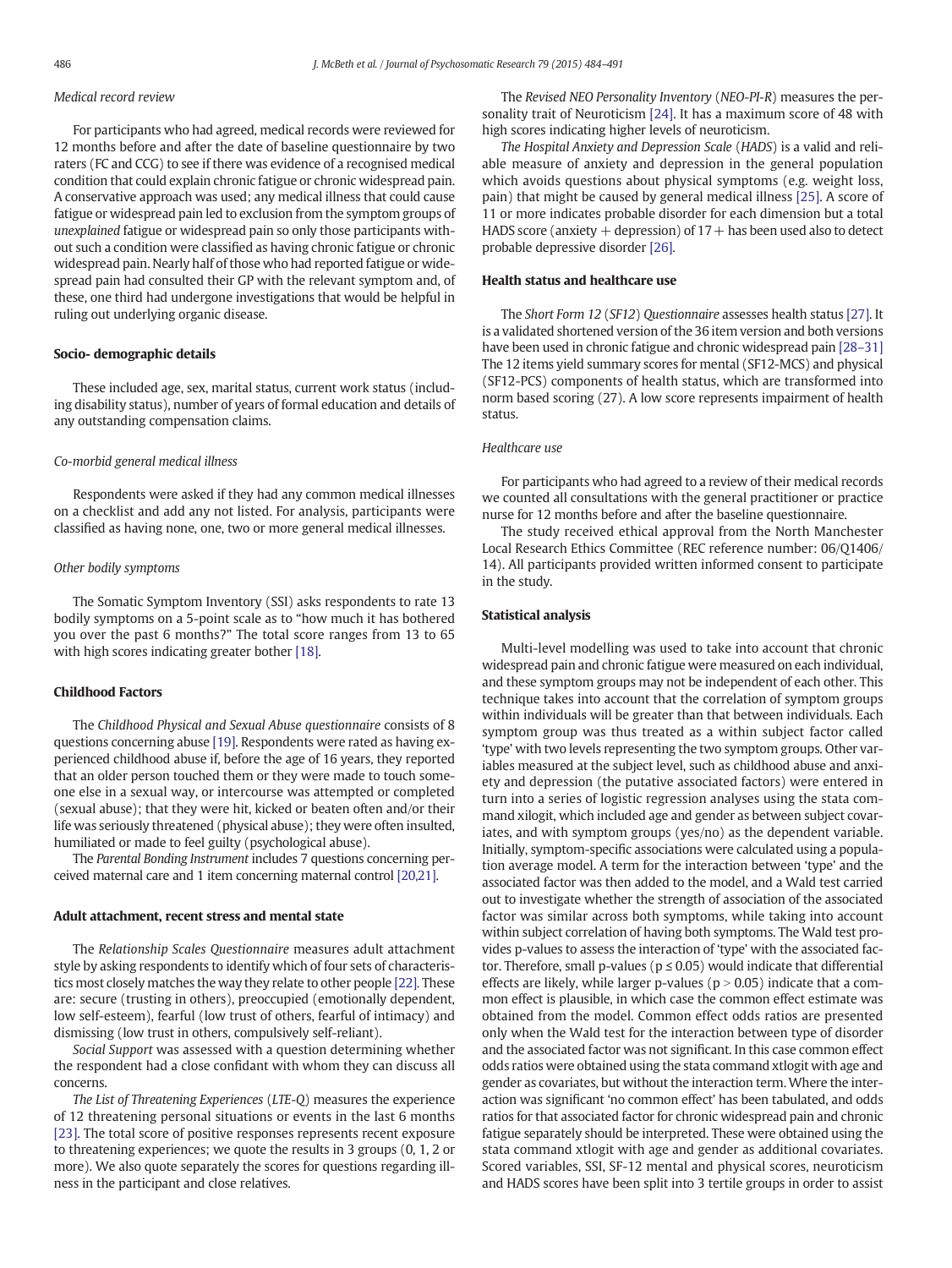# <span id="page-3-0"></span>Table 1

Individual and common effects between each putative risk factor and MUS (n = 990)<sup>1</sup>, adjusted for age and sex. Odds ratios and 95% confidence intervals.

|                                                                      | CWP $(n = 93)$ vs<br>no CWP $(n = 897)$ |                             | $CF (n = 125)$ vs<br>no CF ( $n = 865$ ) |                            | Comparison               | Common effect    |                                 |
|----------------------------------------------------------------------|-----------------------------------------|-----------------------------|------------------------------------------|----------------------------|--------------------------|------------------|---------------------------------|
|                                                                      | OR                                      | 95% CI                      | OR                                       | 95% CI                     | p                        | <b>OR</b>        | 95% CI                          |
| Demographic details (N, %)<br>Age:                                   |                                         |                             |                                          |                            |                          |                  |                                 |
| 25-34 (166.17%)                                                      | 1.0                                     | Referent                    | 1.0                                      | Referent                   |                          | 1.0              | Referent                        |
| 35-44 (259,26%)                                                      | 1.4                                     | $0.7 - 2.9$                 | 1.1                                      | $0.6 - 2.0$                | 0.20                     | 1.2              | $0.7 - 2.0$                     |
| 45-54 (238.24%)                                                      | 0.9                                     | $0.4 - 2.0$                 | 0.9                                      | $0.5 - 1.6$                |                          | 0.9              | $0.5 - 1.5$                     |
| $\geq$ 55 (327.33%)                                                  | 1.8                                     | $0.9 - 3.6$                 | 0.9                                      | $0.5 - 1.6$                |                          | 1.2              | $0.8 - 1.9$                     |
| Female $sex^2$ (549.56%)                                             | 1,1                                     | $0.7 - 1.7$                 | 1.2                                      | $0.8 - 1.8$                | 0.69                     | 1.1              | $0.8 - 1.6$                     |
| Single (148.15%)                                                     | 0.8                                     | $0.4 - 1.6$                 | 1.1                                      | $0.6 - 1.9$                | 0.22                     | 1.0              | $0.6 - 1.5$                     |
| Married/cohabiting (732.74%)<br>Separated/widowed/divorced (102.10%) | 1.0<br>2.7                              | Referent<br>$1.5 - 4.8$     | 1.0<br>2.7                               | Referent<br>$1.3 - 5.7$    | 0.80                     | 1.0<br>2.7       | Referent<br>$1.8 - 4.0$         |
| Less than 12 years of education (261.26%)                            | 2.6                                     | $1.5 - 4.4$                 | 1.4                                      | $0.9 - 2.2$                | 0.01                     |                  | No common effect                |
| No confidant (64.6%)                                                 | 1.4                                     | $0.6 - 3.1$                 | 3.1                                      | $1.6 - 6.0$                | 0.09                     | 2.2              | $1.3 - 3.6$                     |
| Working (778.79%)                                                    | 1.0                                     | Referent                    | 1.0                                      | Referent                   | $\overline{\phantom{0}}$ | 1.0              | Referent                        |
| Unemployed, and seeking work (18.2%)                                 | 2.2                                     | $0.6 - 7.7$                 | 2.7                                      | $0.6 - 13.1$               | 0.69                     | 2.4              | $1.0 - 5.9$                     |
| Not working due to ill health (26.3%)                                | 1.8                                     | $0.0 - 230$                 | 2.0                                      | $1.2 - 3.5$                | 0.56                     | 1.9              | $1.2 - 2.9$                     |
| Student, retired, etc. (152.15%)                                     | 0.8                                     | $0.4 - 1.5$                 | 0.8                                      | $0.4 - 1.5$                | 0.51                     | 0.8              | $0.5 - 1.3$                     |
| Off work due to ill health in the past month (111.11%)               | 1.9                                     | $1.1 - 3.4$                 | 2.3                                      | $1.4 - 3.8$                | 0.53                     | 2.1              | $1.4 - 3.1$                     |
| Compensation claim (10.1%)                                           | 6.8                                     | $1.8 - 25.2$                | 1.8                                      | $0.4 - 8.8$                | 0.14                     | 3.5              | $1.2 - 10.1$                    |
| Health status and healthcare use<br>Somatic Symptom Index score:     |                                         |                             |                                          |                            |                          |                  |                                 |
| $<$ 26 (787.80%)                                                     | 1.0                                     | Referent                    | 1.0                                      | Referent                   |                          | 1.0              | Referent                        |
| 26-30 (115.12%)                                                      | 4.0                                     | $2.2 - 7.2$                 | 5.2                                      | $2.9 - 9.0$                | 0.72                     | 4.4              | $3.0 - 6.5$                     |
| >30(88.9%)                                                           | 8.9                                     | $4.9 - 16.4$                | 11.0                                     | $5.7 - 21.0$               |                          | 9.3              | $6.3 - 13.7$                    |
| 2 or more current medical illnesses (88.9%)                          | 4.5                                     | $2.3 - 8.7$                 | 2.0                                      | $1.1 - 3.8$                | 0.017                    |                  | No common effect                |
| SF-12 mental score:<br>$\geq 50$ (558.56%)                           | 1.0                                     | Referent                    | 1.0                                      | Referent                   |                          |                  |                                 |
| 40-50 (217.22%)                                                      | 1.2                                     | $0.7 - 2.2$                 | 3.3                                      | $1.7 - 6.3$                | < 0.001                  |                  | No common effect                |
| $<$ 40 (215 (22%)                                                    | 2.9                                     | $1.7 - 4.8$                 | 16.0                                     | 5.8-44.4                   |                          |                  |                                 |
| SF-12 physical score:                                                |                                         |                             |                                          |                            |                          |                  |                                 |
| $\geq 50,657.66\%)$                                                  | 1.0                                     | Referent                    | 1.0                                      | Referent                   |                          | 1.0              | Referent                        |
| 40-50 (186.19%)<br>$<$ 40 (147.15%)                                  | 3.4<br>5.3                              | $1.9 - 5.9$<br>$3.0 - 9.4$  | 2.1<br>4.7                               | $1.3 - 3.5$<br>$2.9 - 7.8$ | 0.72                     | 2.5<br>4.7       | $1.7 - 3.7$<br>$3.3 - 6.8$      |
| No of consultations in primary care in the previous year:            |                                         |                             |                                          |                            |                          |                  |                                 |
| 0(289.29%)                                                           | 1.0                                     | Referent                    | 1.0                                      | Referent                   |                          | 1.0              | Referent                        |
| 1 (203.21%)                                                          | 1.4                                     | $0.7 - 2.7$                 | 2.1                                      | $1.1 - 3.9$                | 0.60                     | 1.7              | $1.1 - 2.8$                     |
| 2 or 3 (249.25%)                                                     | 1.3                                     | $0.7 - 2.5$                 | 2.2                                      | $1.2 - 4.0$                |                          | 1.8              | $1.2 - 2.7$                     |
| $\geq 4$ (187.19%)                                                   | 2.6                                     | $1.4 - 4.8$                 | 3.1                                      | $1.6 - 5.8$                |                          | 2.8              | $1.8 - 4.4$                     |
| Childhood factors                                                    |                                         |                             |                                          |                            |                          |                  |                                 |
| Maternal care score:                                                 |                                         |                             |                                          |                            |                          |                  |                                 |
| $\geq$ 18 Good (522.53%)                                             | 1.0                                     | Referent                    | 1.0                                      | Referent                   |                          | 1.0              | Referent                        |
| 15-18 Poor (222.22%)                                                 | 1.3                                     | $0.8 - 2.2$                 | 1.2                                      | $0.7 - 1.9$                | 0.19                     | 1.2              | $0.8 - 1.8$                     |
| 0-14 Very poor (246.25%)<br>Maternal over-control                    | 1.0<br>0.95                             | $0.6 - 1.7$<br>$0.6 - 1.5$  | 1.6<br>1.4                               | $1.1 - 2.6$<br>$0.9 - 2.0$ | 0.20                     | 1.3<br>1.2       | $0.9 - 1.9$<br>$0.8 - 1.6$      |
| Any childhood abuse (65.7%)                                          | 1.9                                     | $0.9 - 4.1$                 | 2.0                                      | $0.98 - 4.0$               | 0.84                     | 1.9              | $1.2 - 3.2$                     |
| Sexual abuse (113.11%)                                               | 1.6                                     | $0.8 - 2.9$                 | 1.9                                      | $1.2 - 3.2$                | 0.55                     | 1.7              | $1.1 - 2.7$                     |
| Psychological abuse (51.5%)                                          | 2.3                                     | $1.05 - 5.2$                | 2.3                                      | $1.1 - 4.8$                | 0.92                     | 2.2              | $1.3 - 3.9$                     |
| Physical abuse (35.4%)                                               | 2.1                                     | $0.8 - 5.7$                 | 2.2                                      | $0.9 - 5.4$                | 0.96                     | 2.1              | $1.1 - 4.0$                     |
| Loss of mother $\leq$ 16 yrs. (22.2%)                                | 2.1                                     | $0.7 - 6.5$                 | 2.1                                      | $0.7 - 6.3$                | 0.94                     | 2.1              | $0.9 - 4.7$                     |
| Loss of father $<$ 16 yrs. (52.5%)                                   | 2.1                                     | $0.9 - 4.7$                 | 0.9                                      | $0.4 - 2.2$                | 0.10                     | 1.4              | $0.7 - 2.5$                     |
| Adult attachment, recent stress and current mental state             |                                         |                             |                                          |                            |                          |                  |                                 |
| Fearful attachment (143.14%)                                         | 1.5<br>1.3                              | $0.9 - 2.7$                 | 2.5                                      | $1.5 - 4.0$                | 0.12                     | 2.0              | $1.4 - 2.9$                     |
| Preoccupied attachment (71.7%)<br>Dismissing attachment (216.22%)    | 1.5                                     | $0.6 - 2.8$<br>$0.92 - 2.5$ | 2.4<br>0.9                               | $1.3 - 4.3$<br>$0.5 - 1.4$ | 0.15<br>0.046            | 1.9              | $1.1 - 3.1$<br>No common effect |
| Recent serious illness or injury to the participant (65.7%)          | 3.0                                     | $1.5 - 5.8$                 | 2.8                                      | $1.5 - 5.3$                | 0.82                     | 2.8              | $1.8 - 4.5$                     |
| Recent serious illness or injury to a close relative (228.23%)       | 1.2                                     | $0.8 - 2.0$                 | 2.3                                      | $1.5 - 3.5$                | 0.034                    | No common effect |                                 |
| Death of close relative (51.5%)                                      | 1.5                                     | $0.7 - 3.6$                 | 2.8                                      | $1.5 - 5.5$                | 0.23                     | 2.2              | $1.3 - 3.8$                     |
| Death of close friend (158.16%)                                      | 1.6                                     | $0.9 - 2.6$                 | 1.6                                      | $0.96 - 2.6$               | 0.88                     | 1.5              | $1.1 - 2.3$                     |
| Threatening experiences:                                             |                                         |                             |                                          |                            |                          |                  |                                 |
| None (478.48%)                                                       | 1.0                                     | Referent                    | 1.0                                      | Referent                   |                          | 1.0              | Referent                        |
| One (278.28%)<br>Two or more (232.23%)                               | 1.4                                     | $0.8 - 2.3$                 | 1.9                                      | $1.2 - 3.1$                | 0.16                     | 1.6              | $1.1 - 2.4$                     |
| Neuroticism score:                                                   | 2.2                                     | $1.3 - 3.6$                 | 4.0                                      | $2.5 - 6.3$                |                          | 3.0              | $2.1 - 4.3$                     |
| $0-11(270.27%)$                                                      | 1.0                                     | Referent                    | 1.0                                      | Referent                   |                          |                  |                                 |
| 12-17 (261.26%)                                                      | 1.8                                     | $0.9 - 3.7$                 | 1.9                                      | $0.8 - 4.8$                |                          |                  |                                 |
| 18-24 (232.23%)                                                      | 2.3                                     | $1.1 - 4.6$                 | 5.8                                      | $2.2 - 15.3$               | < 0.001                  |                  | No common effect                |
| >24(227.23%)                                                         | 3.4                                     | $1.7 - 6.8$                 | 16.6                                     | $3.7 - 73.7$               |                          |                  |                                 |
| HADS anxiety score:                                                  |                                         |                             |                                          |                            |                          |                  |                                 |
| $0-7(664.67%)$<br>8-10 (185.19%)                                     | 1.0<br>$2.0\,$                          | Referent<br>$1.2 - 3.5$     | 1.0<br>4.1                               | Referent<br>$2.5 - 6.9$    | 0.011                    |                  | No common effect                |
|                                                                      |                                         |                             |                                          |                            |                          |                  |                                 |

(continued on next page)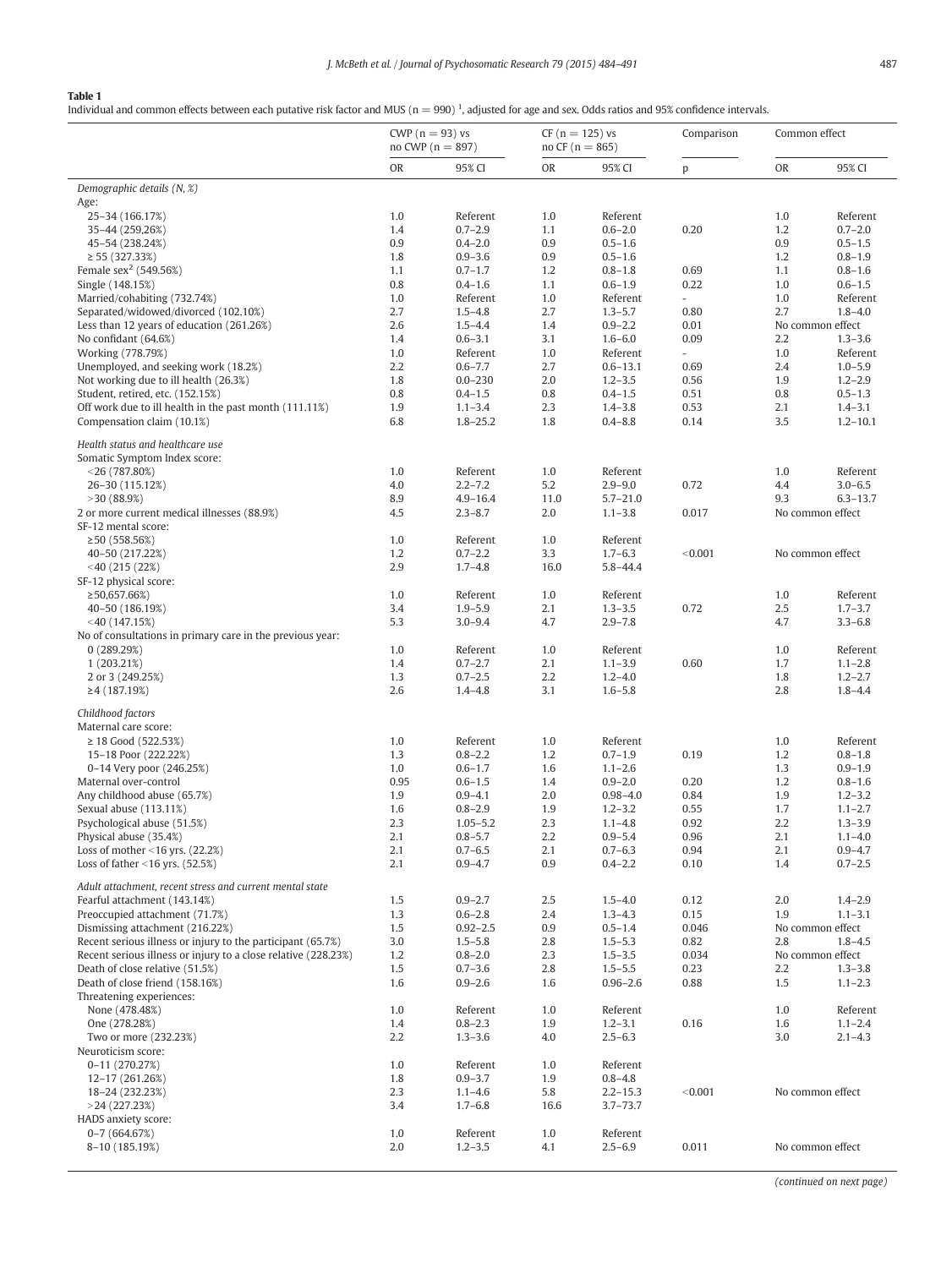#### Table 1 (continued)

|                                               |           | CWP $(n = 93)$ vs<br>no CWP $(n = 897)$ |           | $CF (n = 125)$ vs<br>no CF $(n = 865)$ | Comparison | Common effect    |        |
|-----------------------------------------------|-----------|-----------------------------------------|-----------|----------------------------------------|------------|------------------|--------|
|                                               | <b>OR</b> | 95% CI                                  | <b>OR</b> | 95% CI                                 | D          | <b>OR</b>        | 95% CI |
| $\geq$ 11 (141.14%)<br>HADS depression score: | 3.9       | $2.2 - 6.9$                             | 9.3       | $5.3 - 16.4$                           |            |                  |        |
| $0 - 7(900.91%)$                              | 1.0       | Referent                                | 1.0       | Referent                               |            |                  |        |
| $8 - 10(56.6%)$                               | 2.9       | $1.4 - 6.2$                             | 6.0       | $3.0 - 11.9$                           | 0.031      | No common effect |        |
| $\geq$ 11 (34.3%)                             | 3.7       | $1.5 - 8.8$                             | 11.5      | $4.7 - 28.1$                           |            |                  |        |

1 Excludes subjects with missing data.

2 adjusted for age only.

MUS Medically Unexplained Symptoms.

 $CWP =$  chronic widespread pain,  $CF =$  chronic fatigue.

 $OR = odds$  ratio,  $95\%$  CI =  $95\%$  confidence interval for odds ratio.

in the interpretation of their odds ratios. These analyses were repeated with anxiety, depression and number of general illnesses as covariates in addition to age and gender.

Participants classified as having chronic widespread pain or chronic fatigue were then further divided into those with (HADS score  $\geq$  17) and without (HADS score  $<$  17) anxiety and/or depression [\[26\]](#page-7-0). The associated factors that were observed to be significantly common in both symptom groups were then compared across the three resulting groups (a) symptom plus anxiety and/or depression, b) symptom without anxiety and/or depression and c) no symptom, using the chi-squared test for dichotomous variables and one-way ANOVA for continuous scores, followed by Bonferroni pairwise comparisons between groups. This was then repeated for 4 factors which did not show a common effect across both symptom groups.

# Results

#### Participation rates

Of the 2490 questionnaires mailed, 1999 were returned (return rate 80.3%) of which 556 (22.3%) were blank or did not contain usable information (see [Fig. 1\)](#page-1-0). The response rate was similar in the two practices (62% inner city and 66.3% rural area). A total of 1443 (58.0%) participants returned a completed questionnaire and participated in the study. Non-responders were significantly more likely to be male  $(53.1\%$  versus 42.3%), and younger (mean = 43.9 versus 47.0 years) than the remaining eligible participants. The participation rates at the two practises were similar (56.3% and 59.3%).

We examined 990 medical records of the 992 (69%) participants who gave permission for this. Those who refused permission were younger (45.8 v 47.5 years,  $p = 0.013$ ) and more likely to be female  $(63.2\% \text{ v } 55.5\%, \text{ p } = 0.008)$  but did not differ in terms of marital status, years of education, unemployment, prevalence of chronic widespread pain or chronic fatigue by questionnaire or anxiety, depression or somatic symptoms scores. Completed follow up questionnaires were received from 741 (75% of the 989 who agreed), of whom 638 (86.1%) also had their medical notes examined [\(Fig. 1](#page-1-0)) but these data are not used in this paper [\[2\]](#page-7-0).

### Prevalence of each symptom group

After exclusions because of missing data (chronic widespread pain  $[n = 5]$  or chronic fatigue  $[n = 6)]$ , 159 (11.1%) participants fulfilled criteria for chronic widespread pain and 229 (15.9%) had chronic fatigue. Of the 990 participants with medical record review, the prevalence figures were similar:  $11.4%$  (n = 113, 95% CI 9.5 to 13.4) and 15.5% (n = 153, 95% CI 13.2 to 17.7) respectively, but 20 (17.7%) cases of chronic widespread pain and 28 (18.3%) cases of chronic fatigue could be attributed to a co-existing general medical illness. The prevalence of *unexplained* chronic widespread pain was  $9.4\%$  (n = 93, 95%) CI 7.6 to 11.2), and chronic fatigue  $12.6\%$  (n = 125, 95% CI 10.6 to 14.7) and our analyses concerned these participants who fulfilled criteria for the unexplained symptom definitions. Mean SF-12 physical component scores were 42.4 (SD = 10.9) and 43.3 (SD = 11.8) for chronic widespread pain and chronic fatigue, respectively, indicating impaired health status.

# Associated factors and common effects

The majority of the putative associated factors were associated with both chronic fatigue and chronic widespread pain and showed a common effect. The factors associated with a 2 or more fold increased odds across both symptom groups included: being separated, widowed or divorced, unemployed and seeking work, reported psychological abuse during childhood, reported physical abuse during childhood, loss of mother at age < 16, experience of a recent serious illness or injury, two or more recent threatening experiences, and a high somatic symptom score ([Table 1](#page-3-0)). Frequent consultations in primary care and a low SF-12 physical component score (indicating impairment) were common to both symptom groups.

A number of factors showed no common effect. Fewer than 12 years of formal education and 2 or more current general medical illnesses were both more strongly associated with chronic widespread pain than with chronic fatigue. Recent serious illness or injury to a close relative was strongly associated with the presence of chronic fatigue but not chronic widespread pain. There was also no common effect of neuroticism, depression, anxiety and SF-12 mental component scores with the stronger relationship observed for those participants with chronic fatigue.

After adjusting for anxiety, depression and number of general medical illnesses, in addition to age and gender, these results remained similar.

# Association with anxiety and depression

The proportion of participants with concurrent anxiety and depression (HADS total score of 17 or more) was 41.6% of participants with chronic fatigue (52/125) and 24.7% of those with chronic widespread pain  $(23/93)$ , p = 0.010.

#### Concurrent depression/anxiety

# Associated factors with common effect

The putative associated factors which showed a common effect (childhood psychological abuse, separated/widowed/divorced, recent serious illness/injury and 2 or more threatening life events) were more common in participants with chronic fatigue or widespread pain who reported concurrent anxiety and/or depression compared to participants with these symptoms alone [\(Fig. 2](#page-6-0)a). Approximately 5% of participants with chronic widespread pain or chronic fatigue without concurrent anxiety and/ordepression reported psychological abuse, which was similar to participants free of chronic widespread pain or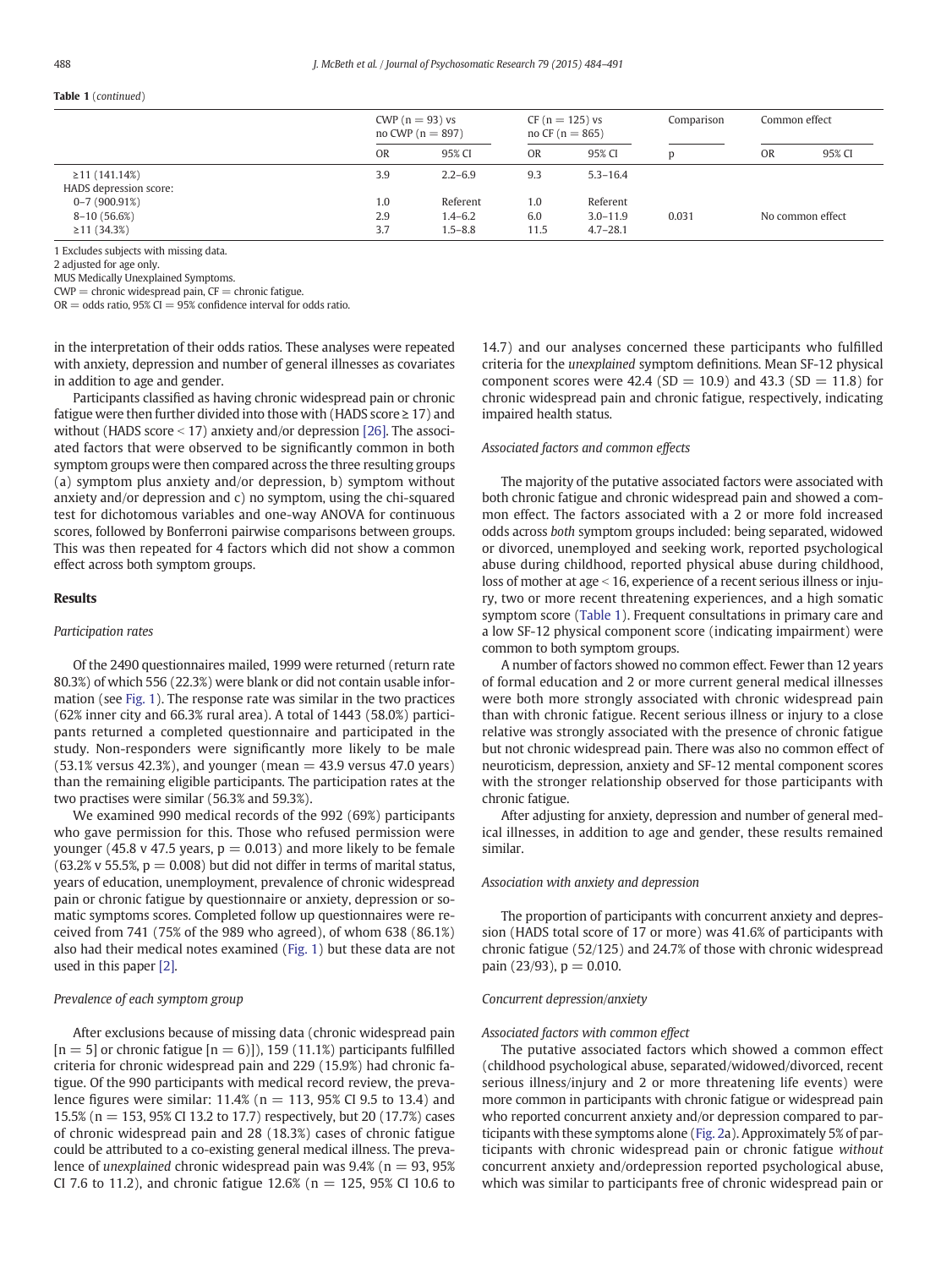chronic fatigue and significantly fewer than participants with these symptoms plus concurrent anxiety and/or depression (approximately 20%). A similar pattern was found with the other putative associated factors that had a common effect [\(Fig. 2a](#page-6-0)).

# Associated factors with no common effect

The pattern of association was different for putative associated factors with no common effect [\(Fig. 2](#page-6-0)b). Nearly half of participants with chronic widespread pain had received 12 or fewer years of formal education, whether or not there was concurrent anxiety and/or depression; this compared to a quarter of participants without chronic widespread pain. In chronic fatigue there was no significant difference in duration of education between the 3 groups ([Fig. 2](#page-6-0)b).

Over half of participants (53.8%) with chronic widespread pain and concurrent anxiety and/or depression had 2 or more recognised general medical illnesses; this compared with 32% of those with chronic widespread pain without anxiety and/or depression, and 11% of those without chronic widespread pain. Of participants with chronic fatigue and anxiety and/or depression 31.2% had 2 or more general medical illnesses compared to 14.3% of those with chronic fatigue alone and 13% of participants without chronic fatigue.

Recent serious illness or injury in a close relative was reported more frequently by participants with chronic fatigue, whether or not they had concurrent anxiety and/or depression (approximately 38%) compared to those without the symptom groups (21.0%). There was no significant difference in chronic widespread pain [\(Fig. 2b](#page-6-0)).

Mean neuroticism scores in participants with chronic widespread pain without anxiety or depression were similar to those free of chronic widespread pain (17.0  $[SD = 9.1]$  and 17.4  $[7.5]$ ); this score was lower than that for participants with chronic widespread pain with concurrent anxiety and/or depression (32.6 [6.7]). Participants with chronic fatigue alone, on the other hand, had a mean neuroticism score significantly different from those without this symptom  $(21.2 \text{ [SD = 8.1]} \text{ v } 16.3 \text{ [8.7]}$ :  $p < 0.001$  Bonferroni) [\(Fig. 2b](#page-6-0)).

#### Discussion

# Summary of main findings in the context of current knowledge

This is the first study to show that the putative associated factors for chronic fatigue and chronic widespread pain were not associated with each symptom in an identical fashion. The factors which appear to be common to each of these were only associated with them when there was also concurrent anxiety and depression. For example, although fatigue and chronic widespread pain each showed an association with reported childhood psychological abuse, this could be attributed to the presence of anxiety or depression rather than a true correlate of the fatigue or widespread pain.

Similar findings were reported in a birth cohort study where adjustment for psychopathology led to childhood physical abuse becoming non-significant as a risk marker of CFS-like illness [\[1\].](#page-7-0) Rather similar effects were found in a study of widespread pain: adjustment for PTSD led to the prior experience of witnessing a traumatic event becoming non-significant [\[32\].](#page-7-0) We found also that threatening life events were associated with chronic fatigue and widespread pain only in the presence of concurrent anxiety or depression; the association with chronic fatigue has been reported previously in two prospective cohort studies [\[15,33,34\]](#page-7-0). This pattern of associations also held for previously married status and reported childhood psychological abuse in both chronic fatigue and chronic widespread pain. Our finding that neuroticism scores were raised in participants with chronic fatigue, whether or not there was accompanying anxiety and/or depression is similar to that concerning chronic fatigue in one birth cohort study [\[15\]](#page-7-0).

Our results extend those of our previous study of common associated factors across these symptom groups [\[10\]](#page-7-0) because we widened the range of possible associated features and found new features that did not have a common effect - duration of education, current general medical illnesses, having an ill relative and neuroticism. Although they were shown to have a common effect, depression and anxiety were much more closely associated with chronic fatigue than the other symptoms groups in our previous study [\[10\]](#page-7-0).

The association between chronic widespread pain and few years of education and general medical illness appears to be independent of psychiatric disorder. This has been reported previously but ours is the first demonstration of the contrast between chronic widespread pain and chronic fatigue in this respect [\[35,36\]](#page-7-0). Whether the relationship with few years of education is a specific or general effect is not known [\[37\].](#page-7-0)

# Strengths and limitations

Our study has a number of strengths as it used well-recognised case definitions of chronic fatigue and chronic widespread pain in a population-based sample rather than self-described chronic fatigue or attenders at primary care [\[15,38\].](#page-7-0) We excluded cases where the fatigue or pain could be explained by recognised organic disease, which has been done only in some previous population-based studies. On the other hand, we did not use an interviewer-based detailed definition of chronic fatigue preventing us from extrapolating our findings to this smaller group of the more severe chronic fatigue syndrome. This is important as childhood physical abuse was an associated factor for chronic fatigue syndrome/ME in the cohort study which did not find this association in CFS-like illness once psychopathology was adjusted for [\[1\]](#page-7-0). This suggests subtle differences according to the symptom group studied and the way associated factors and psychopathology are defined and measured [\[3,39,40\]](#page-7-0). It is worth noting that chronic fatigue is much more common and relevant to primary care, than chronic fatigue syndrome [\[41\].](#page-7-0) We also relied on a self-administered questionnaire to assess childhood abuse and this may not be the most reliable method.

Our study was limited as our main analysis was cross-sectional, preventing true assessment of risk factors. Larger prospective studies, however, have found also that neuroticism and depression are predictors of subsequent chronic fatigue [\[15,42\]](#page-7-0). Others found that few years of education and one or more longstanding physical disease predicted later onset of chronic pain [\[35\].](#page-7-0)

# Interpretation of our results

Although our method was quite different, our findings support the suggestion from twin studies that concurrence of functional somatic syndromes can be explained, in part, by two latent traits — one primarily psychiatric and one sensory or pain component [\[11,13\].](#page-7-0) We found no association between reported childhood psychological abuse and chronic widespread pain or fatigue in the absence of anxiety or depression, suggesting that this is not a true associated factor for these symptom groups but only applicable when there is concurrent anxiety and/or depression [\[33,44,45\]](#page-7-0). This may explain why results concerning sexual abuse as a common associated factor for chronic fatigue syndrome are inconsistent [\[33,43,46\]](#page-7-0).

Since our study was cross-sectional we cannot comment on the temporal relationship between chronic fatigue or widespread pain and anxiety and/or depression but others have found that depression precedes fatigue and vice versa [\[33,34,42\]](#page-7-0). It is most likely that there are different pathophysiological pathways to chronic fatigue syndrome [\[33,38,47\].](#page-7-0) Our data suggest that some of the putative associated factors for chronic fatigue and chronic widespread pain are, in fact, associated factors for the concurrent anxiety or depression frequently observed with these symptoms. It is possible however that anxiety or depression may represent one pathway to chronic fatigue, in particular.

The implications of our study are twofold. From the research perspective, our difficulty in understanding the aetiology of the functional somatic syndromes will remain while the cause of each symptom group or syndrome is sought as a single entity. Instead, our data suggest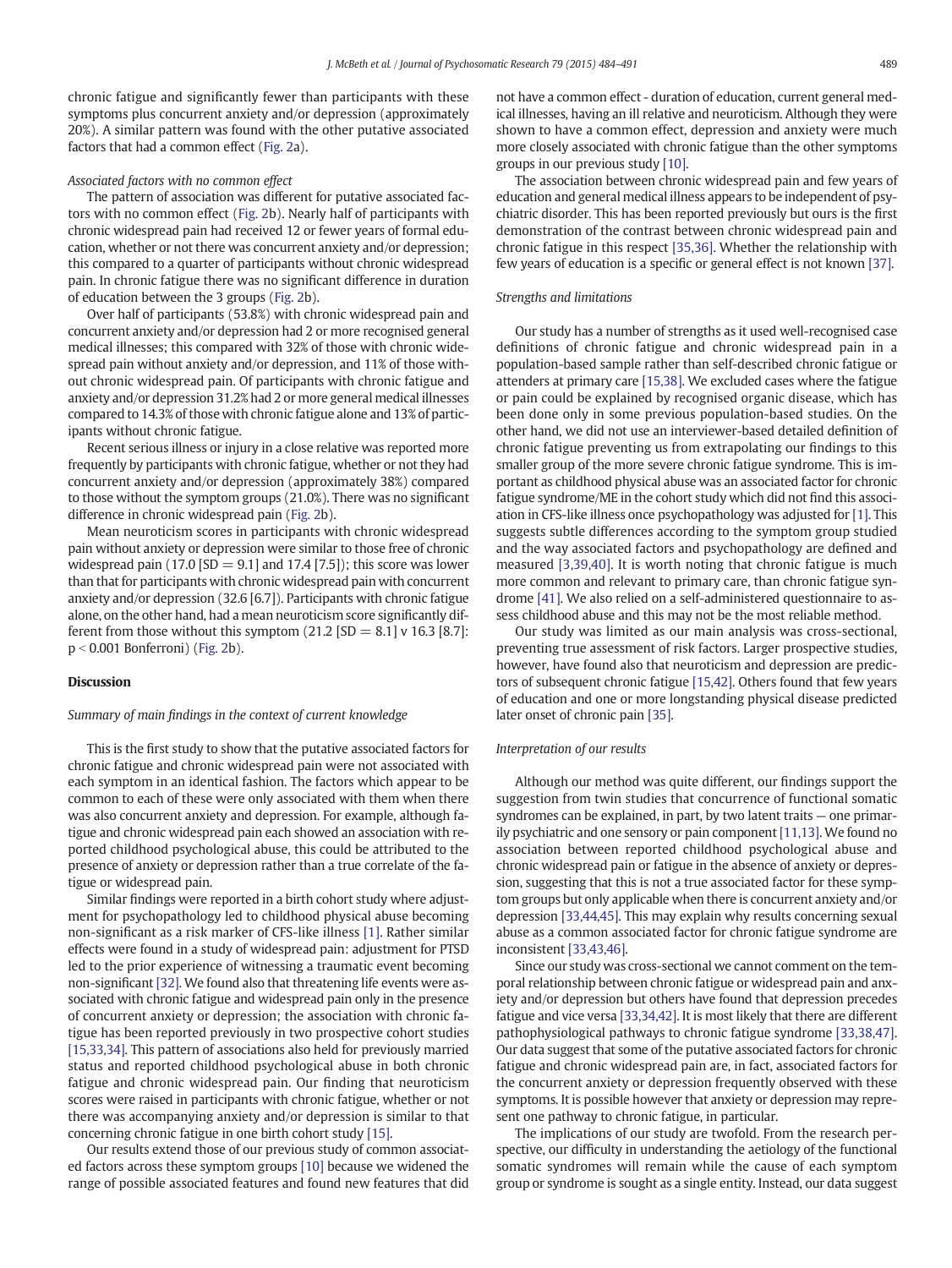<span id="page-6-0"></span>

Fig. 2. a comparison of symptom groups with and without anxiety/depression: risk factors with a common effect across the symptoms. Fig. 2b comparison of symptom groups with and without anxiety/depression: risk factors without a common effect across the symptoms.

that the search for causes should look at common aetiological factors across different functional somatic syndromes, notably those associated with psychiatric disorders, simultaneously with the unique associated factors for each syndrome [\[48\].](#page-7-0) Another, similar approach is to compare the aetiological pathways of multiple somatic symptoms and multiple syndromes with those of discreet syndromes [\[48\]](#page-7-0).

From the clinical perspective, it is helpful for clinicians and patients to know that the presence of a chronic fatigue or chronic widespread pain does not necessarily imply a history of abuse or psychiatric disorder. Such implications may get in the way of satisfactory consultations and care. On the other hand it should be routine that clinicians explore these issues with all patients who have a functional somatic syndrome, including case-finding for anxiety and depression, and discuss appropriate management options if relevant. Current evidence suggests that separate treatments for somatic symptoms and psychiatric symptoms are helpful. The former often involves specific cognitive behaviour therapy aimed at beliefs related to somatic symptoms and/or some form of exercise [\[49](#page-7-0)–52]; the latter often involves a psychological treatment for anxiety or depression and/or antidepressant therapy as described in NICE guideline [\[53\]](#page-7-0).

# Author contributions

Authors made substantial contributions in the areas outlined below. In addition all authors discussed the results, drafted and/or revised the article critically and have given final approval of this version to be submitted for publication. The corresponding author